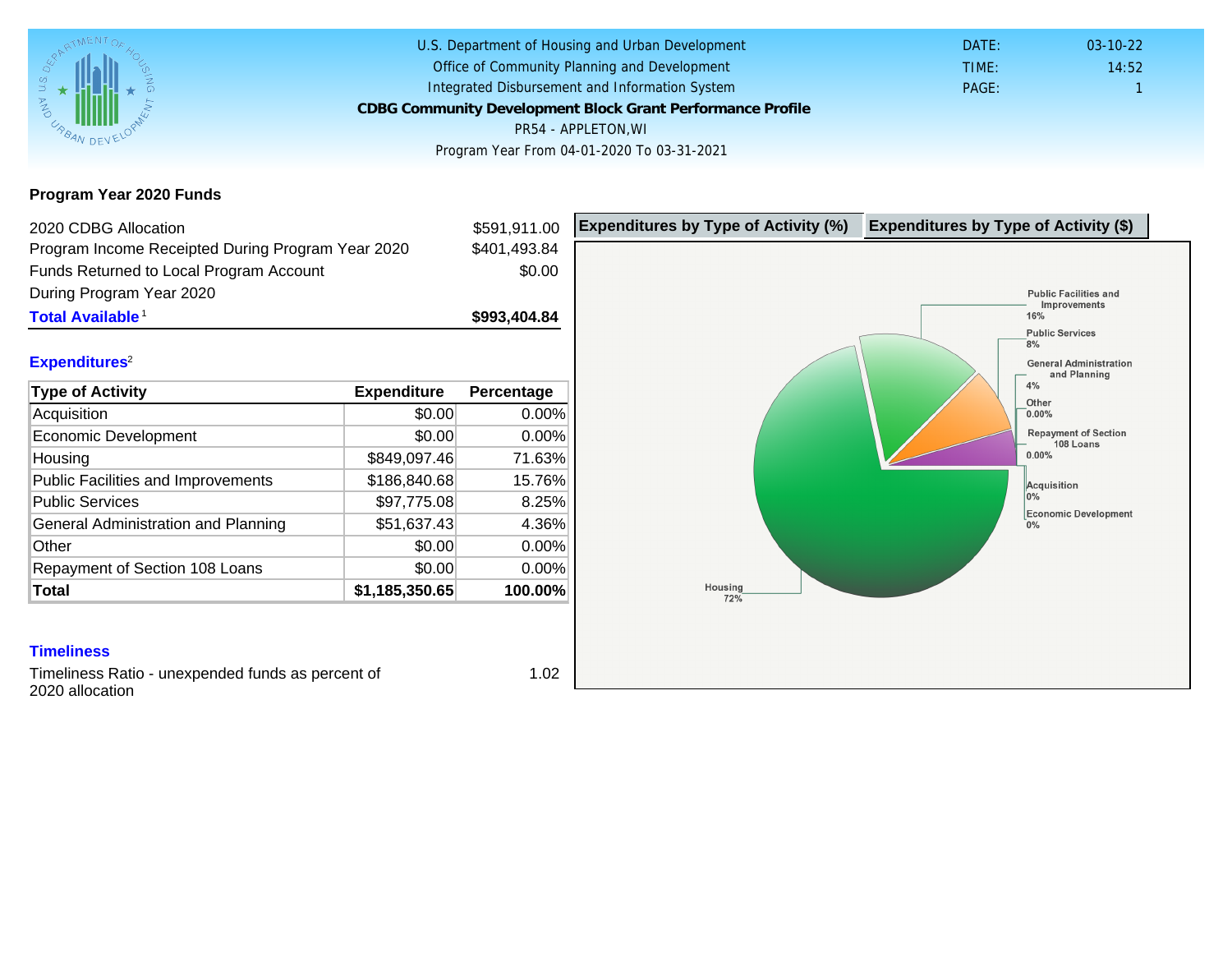### Program Targeting

| 1 - Percentage of Expenditures Assisting Low-<br>and Moderate-Income Persons and Households<br>Either Directly or On an Area Basis <sup>3</sup>                                                                              | 100.00%  |  |
|------------------------------------------------------------------------------------------------------------------------------------------------------------------------------------------------------------------------------|----------|--|
| 2 - Percentage of Expenditures That Benefit<br>Low/Mod Income Areas                                                                                                                                                          | $0.00\%$ |  |
| 3 - Percentage of Expenditures That Aid in The<br>Prevention or Elimination of Slum or Blight                                                                                                                                | $0.00\%$ |  |
| 4 - Percentage of Expenditures Addressing<br><b>Urgent Needs</b>                                                                                                                                                             | $0.00\%$ |  |
| 5-Funds Expended in Neighborhood<br>(Community For State) Revitalization Strategy<br>Areas and by Community Development<br>Financial Institution.<br>6-Percentage of Funds Expended in<br>Neighborhood (Community For State) | \$0.00   |  |
| Revitalization Strategy Areas and by Community<br>Development Financial Institution                                                                                                                                          | $0.00\%$ |  |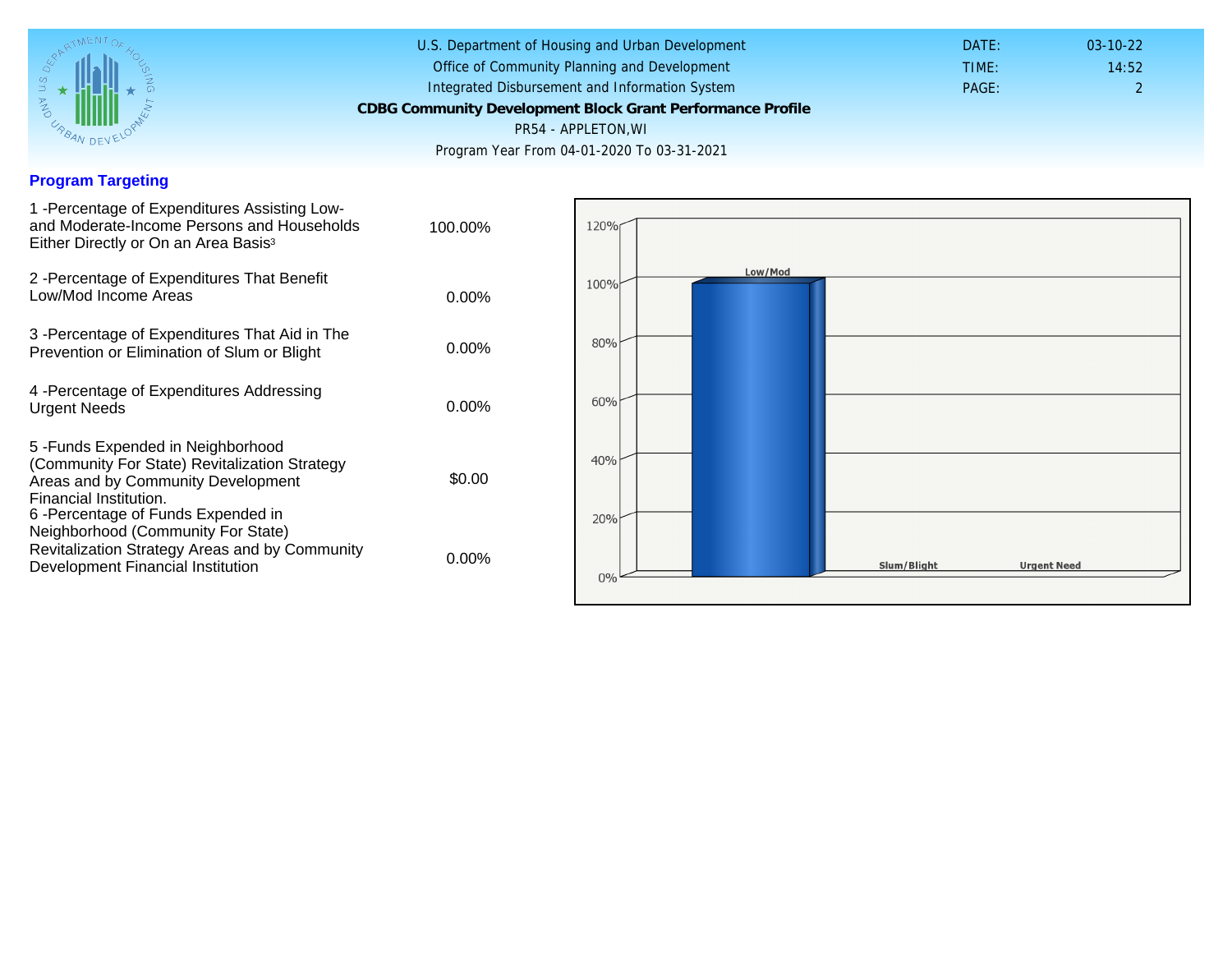# CDBG Beneficiaries by Racial/Ethnic Category <sup>4</sup>

| Race                                              | Total    | Hispanic |
|---------------------------------------------------|----------|----------|
| White                                             | 72.44%   | 73.26%   |
| Black/African American                            | 10.65%   | 2.33%    |
| Asian                                             | 1.57%    | $0.00\%$ |
| American Indian/Alaskan Native                    | 4.18%    | 4.65%    |
| lNative Hawaiian/Other Pacific Islander           | 0.31%    | 2.33%    |
| American Indian/Alaskan Native & White            | 0.31%    | $0.00\%$ |
| Asian & White                                     | 0.00%    | 0.00%    |
| Black/African American & White                    | $0.00\%$ | $0.00\%$ |
| Amer. Indian/Alaskan Native & Black/African Amer. | $0.00\%$ | $0.00\%$ |
| Other multi-racial                                | 10.54%   | 17.44%   |
| Asian/Pacific Islander (valid until 03-31-04)     | $0.00\%$ | $0.00\%$ |
| Hispanic (valid until 03-31-04)                   | $0.00\%$ | 0.00%    |

#### Income of CDBG Beneficiaries

| Income Level                          | Percentage |
|---------------------------------------|------------|
| Extremely Low Income (<=30%)          | 69.31%     |
| Low Income (30-50%)                   | 27.24%     |
| Moderate Income (50-80%)              | $3.44\%$   |
| Total Low and Moderate Income (<=80%) | 100.00%    |
| Non Low and Moderate Income (>80%)    | $0.00\%$   |